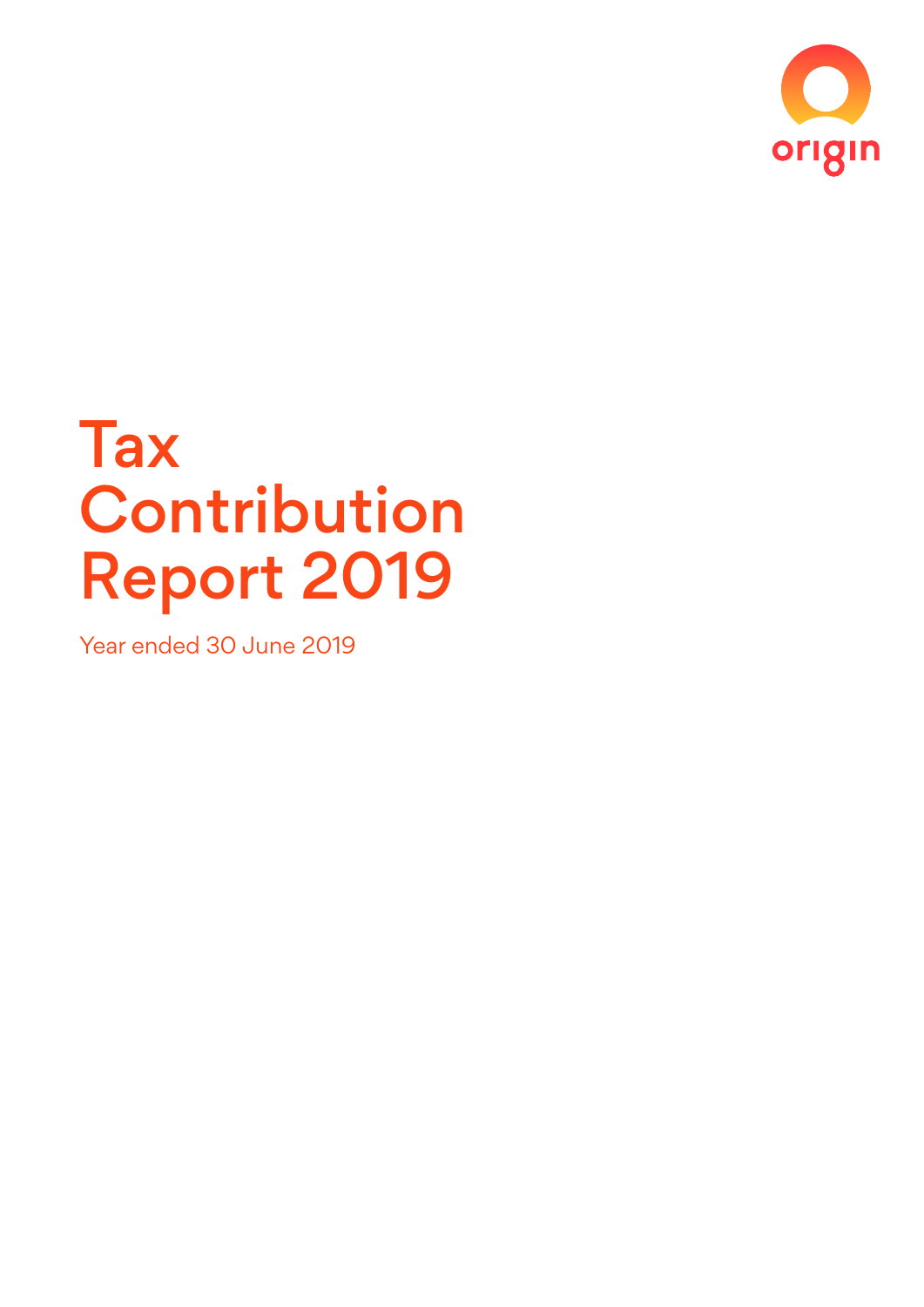### How we report

At Origin Energy Limited (Origin), our 2019 corporate reporting suite is comprised of our Annual Report and Sustainability Report. As a signatory to the Board of Taxation's voluntary Tax Transparency Code, this year we have published our fourth Tax Contribution Report.

We describe our non-financial performance in our Sustainability Report.

Our 2019 reporting suite is available on our website:

- [Annual Report](https://www.originenergy.com.au/about/investors-media/reports-and-results/annual-report-shareholder-review-2019.html)
- [Sustainability Report](https://www.originenergy.com.au/about/sustainability/sustainability-reports.html)

Our previous tax contribution reports can also be found on our website, see below for links to the previous two reports:

- [2018 Tax Contribution Report](https://www.originenergy.com.au/about/investors-media/reports-and-results/tax-contribution-report-2018.html)
- [2017 Tax Contribution Report](https://www.originenergy.com.au/about/investors-media/reports-and-results/tax-contribution-report-2017.html)

Following the release of the Australian Taxation Office's (ATO) yearly corporate tax transparency report in December each year, we provide a statement that explains our taxable income and income tax payable positions as published in the ATO's report. See below for links to the previous two Tax Transparency Reports:

2

- 2018 Income Tax **[Transparency Report](https://www.originenergy.com.au/about/investors-media/reports-and-results/income-tax-transparency-report-2018.html)**
- [2017 Income Tax](https://www.originenergy.com.au/about/investors-media/reports-and-results/income-tax-transparency-report-2017.html)  **[Transparency Report](https://www.originenergy.com.au/about/investors-media/reports-and-results/income-tax-transparency-report-2017.html)**

While disclosures relating to Australia Pacific LNG Pty Ltd (Australia Pacific LNG) are included in our reporting suite, Australia Pacific LNG is excluded from the Origin Group for this report as it is not wholly owned by Origin. Therefore, this report does not include the taxes paid by Australia Pacific LNG (and its wholly owned subsidiaries). Origin's controlled entities, referred to as Origin Group, can be found in our *2019 Annual Report* on pages 145–147.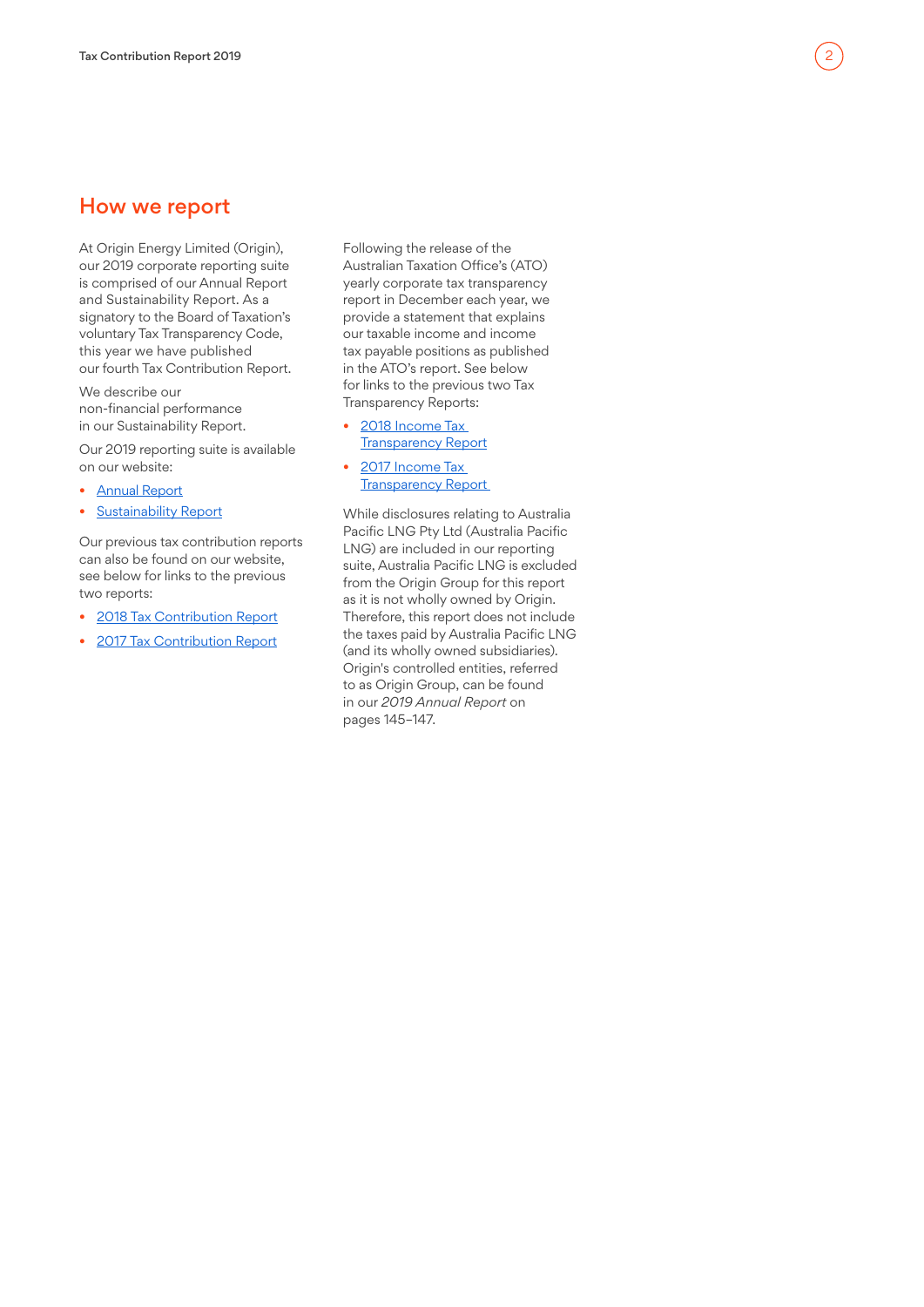

## Message from the Chief Financial Officer

I am pleased to present Origin's 2019 Tax Contribution Report, detailing the taxes we paid in the 2018 and 2019 financial years.

Our disclosure in this report aligns with the recommendations of the Board of Taxation's voluntary Tax Transparency Code, which aims to increase transparency around how much tax businesses pay and why.

This report details how the Origin Group meets its taxation obligations. Origin is open about our tax arrangements and how we comply with all applicable tax laws and regulations.

In the 2019 financial year, we paid \$168 million to federal and state governments in income tax, payroll tax, excise and fringe benefit tax. This has increased by \$54 million from the previous year due to an increase in income tax paid associated with higher taxable income, partly offset by the reduction in royalties resulting from our sale of Lattice Energy during the 2018 financial year.

Origin creates significant economic value through the performance of our Integrated Gas and Energy Markets divisions. In addition to paying taxes, our business contributes to Australia's economic growth through employment, procurement of goods and services and community and infrastructure investments.

Our purpose of getting energy right for our customers, communities and planet is at the centre of everything we do, committing us to making a positive contribution to the communities in which we operate and the broader Australian economy. I am proud to share our fourth voluntary report.

Lawrie Tremaine Chief Financial Officer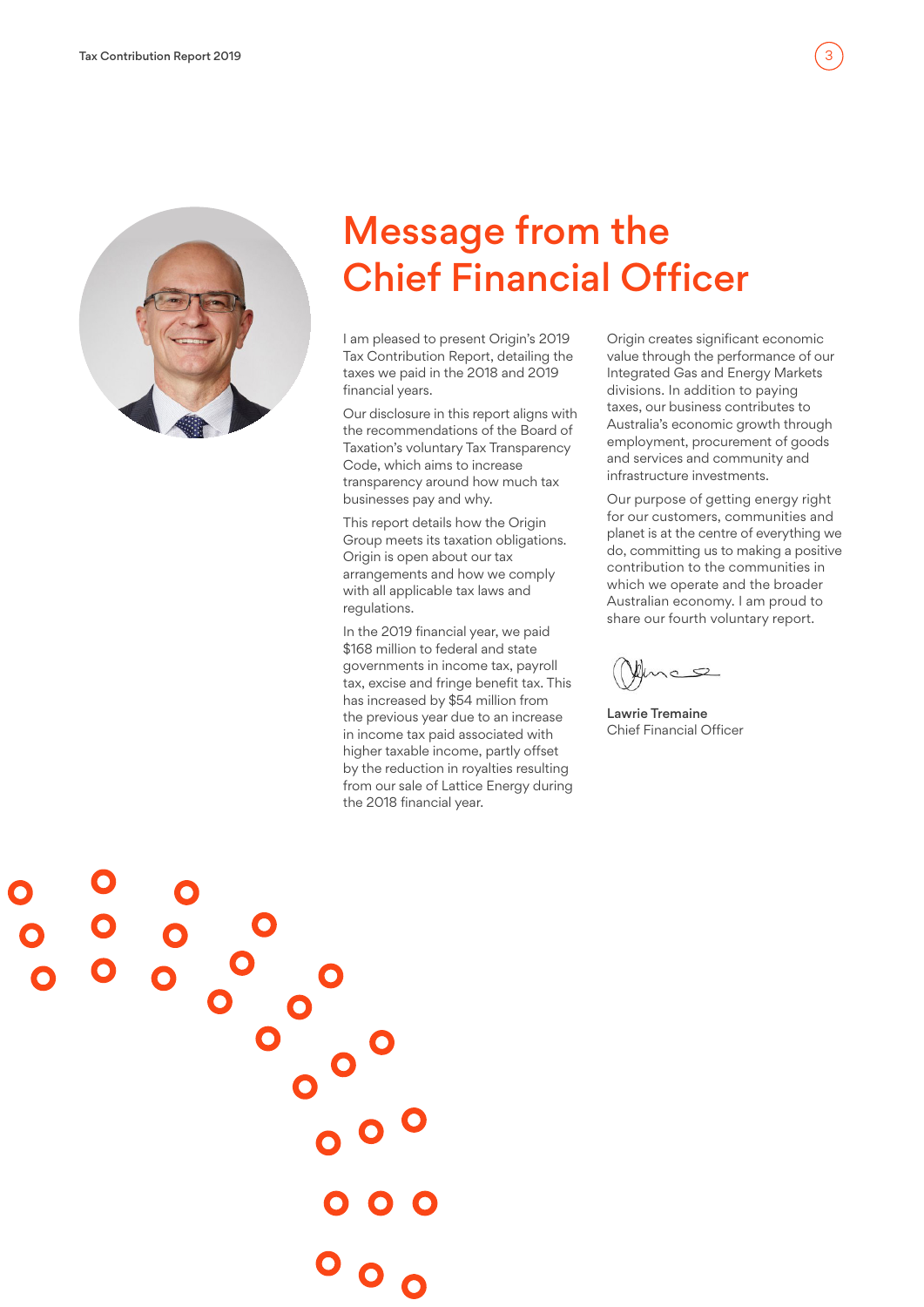## Who we are

We are one of Australia's leading energy companies. Since listing on the Australian Stock Exchange in 2000, Origin has grown to become the largest energy retailer by customer accounts<sup>1</sup> in Australia, one of the country's most significant energy power generators and a major contributor to the economy, with more than 5,300 employees.<sup>2</sup>

We have an important role to play in providing energy, including electricity, natural gas, solar and LPG, to more than 4 million customer accounts and we work every day to make energy more affordable, more sustainable, smarter and easier.

We believe our company, and the energy industry more broadly, should be at the forefront of action to reduce carbon emissions. Origin was the first Australian company to set an emissions reduction target endorsed by the Science Based Targets initiative — aiming to halve our direct carbon emissions and reduce our indirect emissions by 25 per cent by 2032.

As well as providing energy, we contribute to local, regional and national communities by paying taxes, providing jobs, purchasing from local suppliers and investing in local infrastructure. We support community initiatives and help to build community skills and employment opportunities through activities such as apprenticeship schemes.

Through the Origin Energy Foundation, our philanthropic foundation, we support programs that use education to help break the cycle of disadvantage and empower young Australians to reach their potential. Since the Foundation's inception in 2010, it has contributed more than \$25 million to the Australian community to meet this objective.

For further information on how Origin contributes more broadly to our community, including the work of the Origin Energy Foundation, please see our *2019 Sustainability Report* for more information at [originenergy.com.au/s](https://www.originenergy.com.au/about/sustainability/sustainability-reports.html)ustainability.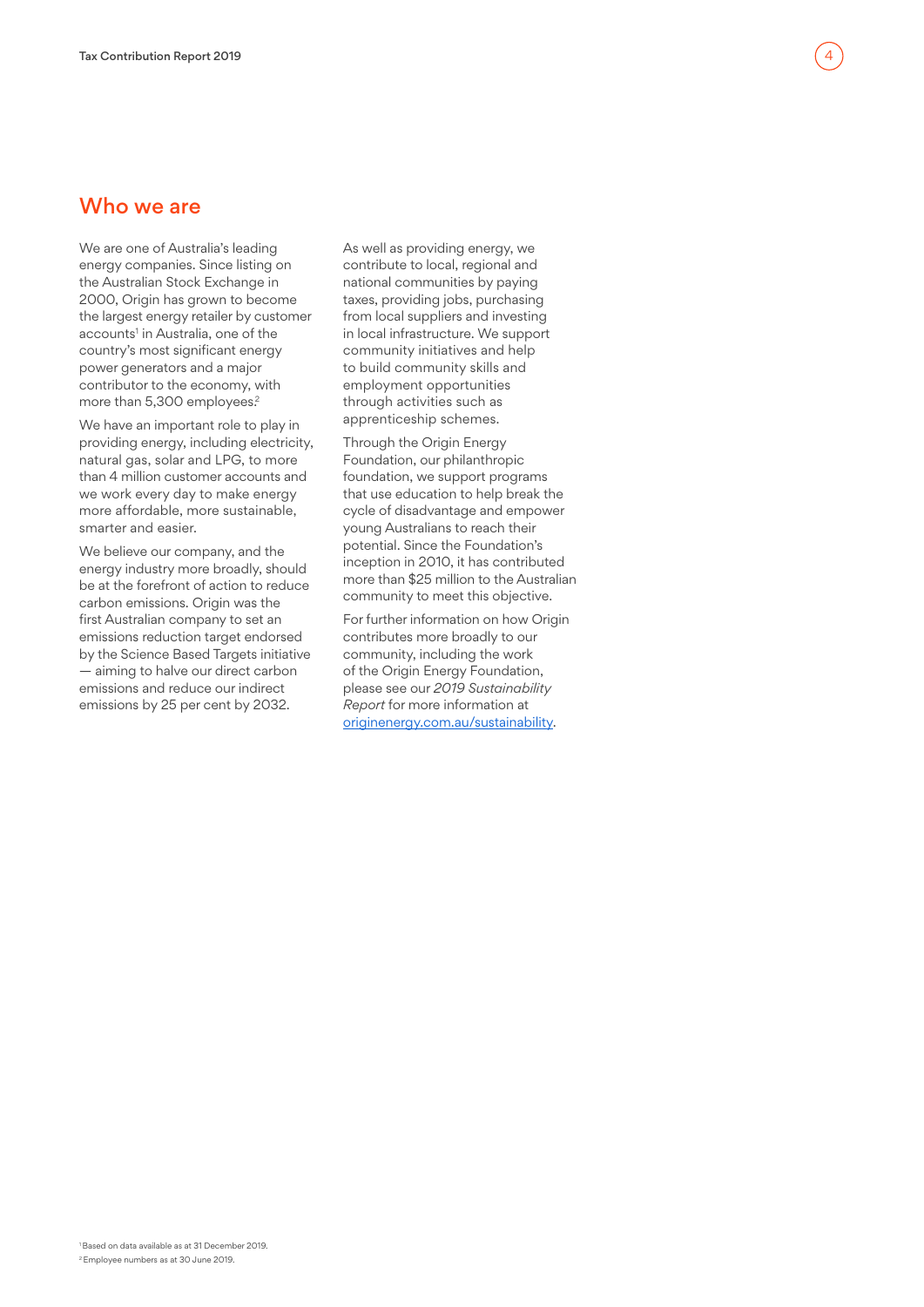## Origin's tax policy and risk management framework

Origin is open and transparent about our tax arrangements and complies with all tax laws and regulations applicable in the countries in which we operate. We seek to mitigate tax risks associated with our activities in line with the ATO's Risk Management and Governance Review Guide.

Tax risks are identified and managed as part of Origin's risk management framework. The Origin Board reviews the framework annually and material risks are reported to the Board Risk Committee on a quarterly basis. Further details of our risk management framework and our material risks are in our *2019 Annual Report*.

The Origin Board does not support activities that seek to aggressively structure the company's tax position. Tax results in our financial reporting, uncertain tax positions and significant legislative change or court decisions affecting our tax affairs must be reported to the Board during each half year financial reporting period at a minimum. Tax payments and forecasts are also included in monthly finance reports provided to the Board.

Our tax function reviews any new or non-recurring transaction above a determined threshold, any transaction that has a material non-financial impact, any transaction that impacts the Origin Group's equity and any change in processes involving financial transactions. For major transactions with tax implications that will have a material financial impact on the company, we seek to obtain binding rulings from revenue authorities. If we rely on public rulings, transactions must comply with the conditions of these rulings so that Origin is assured of the appropriate tax treatment. Where we hold a joint venture interest, the company's representatives on joint venture boards and operating committees seek to align the joint venture entity approach with our position.

## Origin's engagement with the Australian Tax Office

The ATO has classified Origin as a key taxpayer pursuant to its Top 100 risk categorisation approach, meaning the ATO considers that we generally have a lower risk level relative to other taxpayers in the top 100 population.

As a key taxpayer, our operations are assessed as having a significant effect on the tax system and we proactively engage with the ATO and state and territory revenue offices on a regular basis to confirm compliance with the tax law.

The ATO has also issued Origin with an overall high level of assurance for income tax in respect of the 2017 and 2018 financial years under its justified trust initiative.<sup>3</sup> In particular, the ATO stated that it: "obtained an overall high level of assurance (justified trust) that Origin paid the right amount of Australian income tax for the 2017 income year and this was continued in respect of the review of 2018 income year…Origin takes an open, transparent and cooperative approach to its tax obligations and proactively engages with the ATO on a regular basis. It also demonstrates a conservative tax risk appetite."

#### $0<sub>o</sub>$

"Origin takes an open, transparent and cooperative approach to its tax obligations and proactively engages with the ATO on a regular basis."

The Australian Tax Office in respect to the 2018 income tax year

<sup>s</sup>The justified trust initiative involves a comprehensive review of a taxpayer by the ATO with objective evidence that would lead a<br>reasonable person to conclude that the taxpayer paid the right amount of tax. This is a h www.ato.gov.au/business/large-business/justified-trust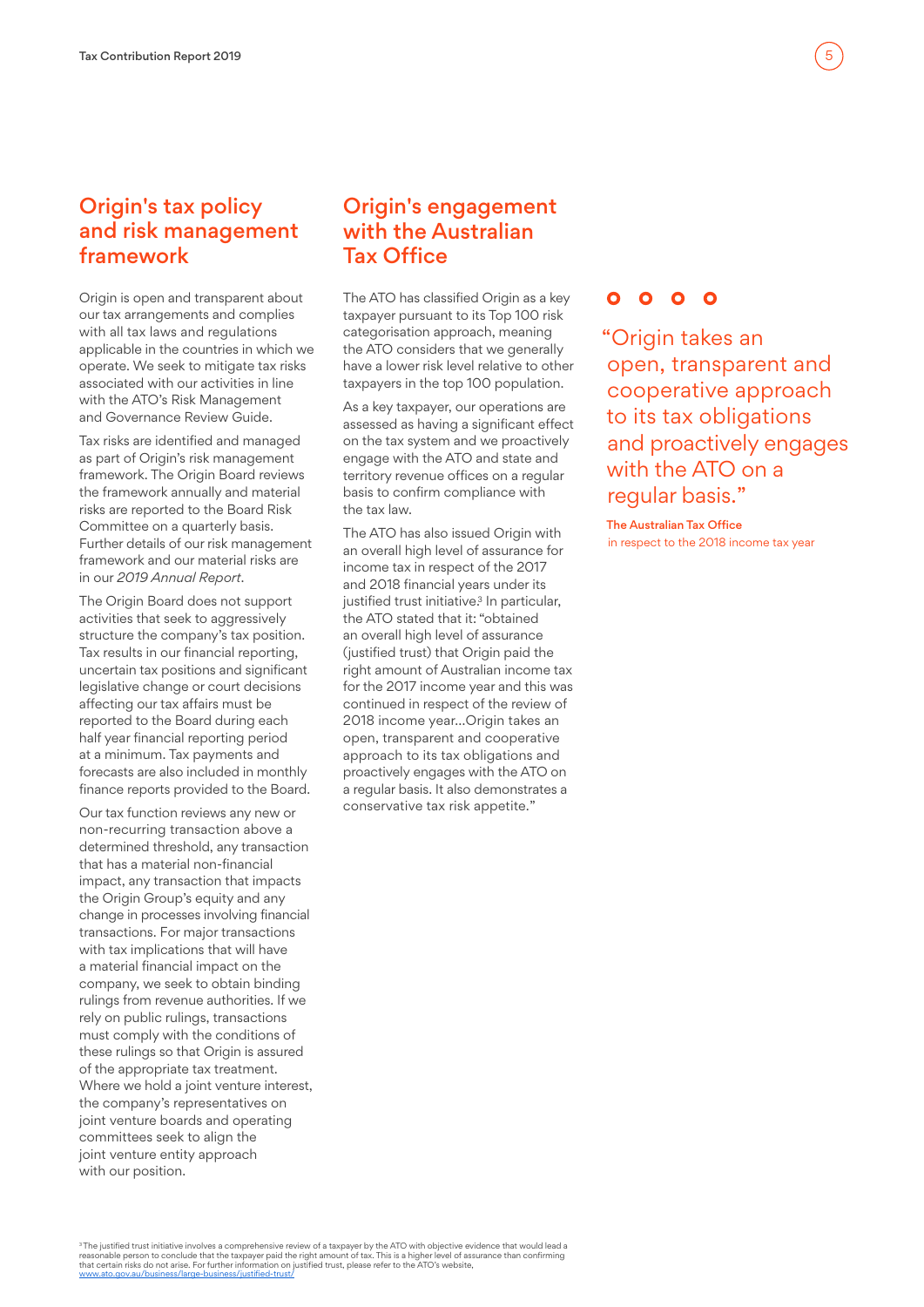## The Australian tax consolidated group

Origin has operations in Australia as well as several overseas countries, which are all subject to tax. We lodge a single Australian tax return that consolidates the results of our wholly-owned Australian resident companies, known as the Origin tax consolidated group.

Origin's tax return primarily discloses the income derived solely from our Australian operations as total income. The Origin Group subsidiaries that have operations outside of Australia are not required to lodge an Australian tax return. However, their activities are included within Origin's tax return, as an addition to the total income disclosed, to the extent they are taxed under the Controlled Foreign Company provisions, or where the central management and control is in Australia. These companies comply with the tax laws applicable to the countries in which they operate, are legitimate operating businesses and are not vehicles to minimise tax.

In the 2019 financial year, 99.2 per cent of Origin Group's income was earned from operations in Australia.

## International operations

All of the Origin Group's cross-border related party dealings are conducted on an arm's length basis and are supported by contemporaneous documentation. These dealings can be classified into the following two key categories:

1. Sale of LPG and associated appliances by the Origin Group to our group entities in American Samoa, Cook Islands, Fiji, Papua New Guinea (PNG), Samoa, Solomon Islands, Vanuatu and Vietnam, which operate LPG sale businesses in those countries;4 and

2. Insurance obtained by the Origin Group from our captive insurer subsidiary company in Singapore.

In addition to meeting the transfer pricing requirements under the Australian tax law, income generated from our international subsidiaries in Fiji, Cook Islands, American Samoa, Samoa, PNG, Singapore, Bermuda, Botswana, Chile, the Netherlands, New Zealand and the United States of America are generally taxable in Australia pursuant to the operation of Australia's Controlled Foreign Company tax rules or due to the fact that the central management and control of some of these entities is in Australia.

The Origin Group includes entities based in Bermuda and Singapore. The entity in Bermuda and entities in Singapore (other than the Singapore captive insurer subsidiary noted above) act as holding companies that the Origin Group acquired or established to undertake development activities in Southeast Asia and South America. To date, these entities have not generated any income. Following a significant reduction in oil prices, we discontinued our international exploration and geothermal activities related to these entities and will wind up these entities.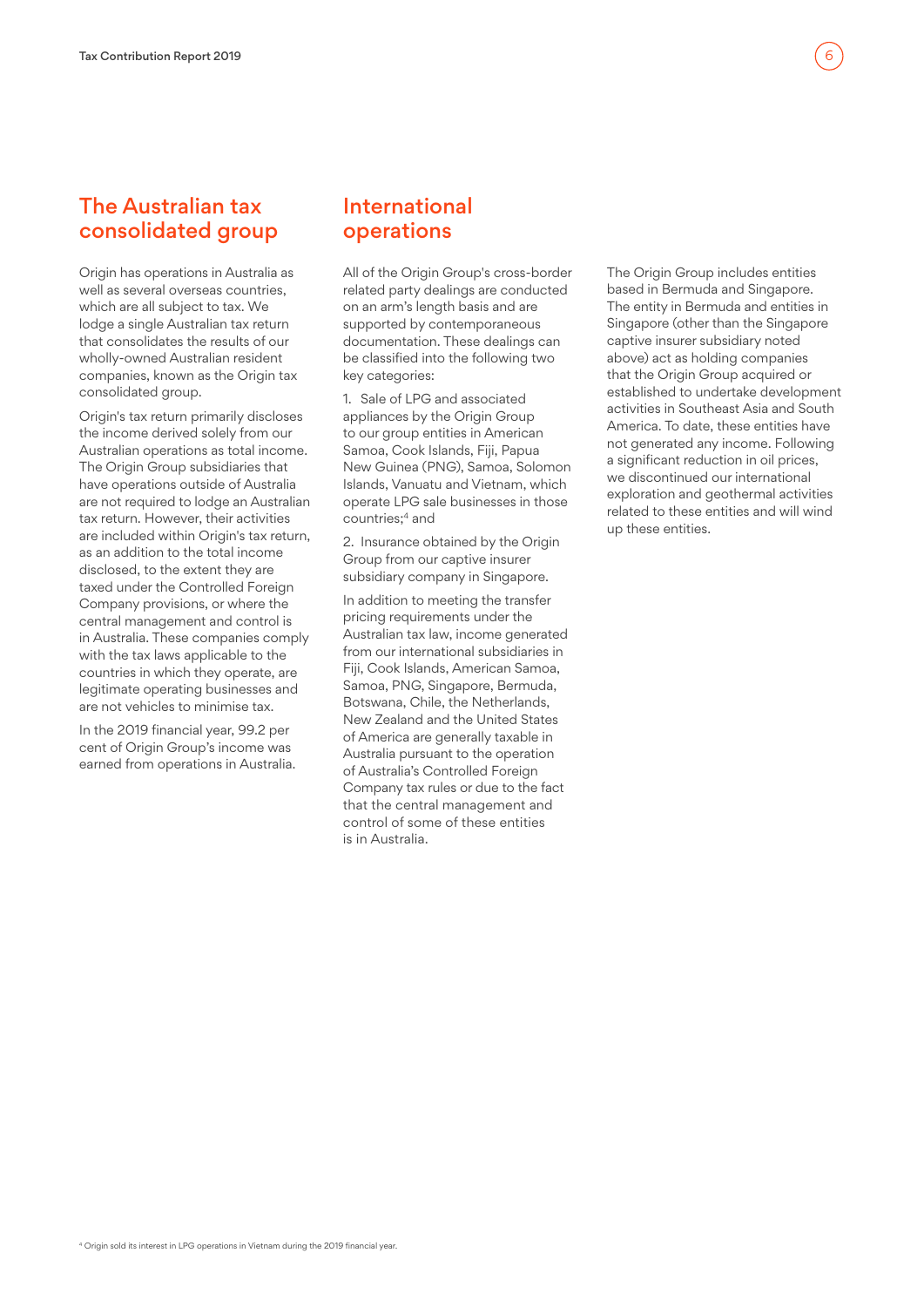## Origin's effective tax rate

Effective tax rate is calculated as income tax expense divided by profit before tax. We show the effective tax rates on both statutory profit and underlying profit before tax in Table 1.

The variance from the corporate tax rate of 30 per cent is primarily due to the accounting recognition of the Australia Pacific LNG equity income.

Origin holds a 37.5 per cent interest in Australia Pacific LNG. Origin's share of Australia Pacific LNG's net profit or loss after tax (NPAT) is included in our pre-tax accounting profit or loss in accordance with equity accounting principles. However, only dividends received from Australia Pacific LNG are subject to income tax and not the equity accounted share of net income or loss (i.e. equity income). The higher Australia Pacific LNG equity income is as a proportion of profit, the greater the impact on Origin's effective tax rate. Of \$1,278 million statutory net profit before tax for Origin in the 2019 financial year, \$632 million was attributable to Australia Pacific LNG equity income.

In the 2018 and 2019 financial years, Origin did not receive any dividends from Australia Pacific LNG.<sup>6</sup>

#### Table 1: Effective income tax rate

|                                                                                        | 2019 | 2018 |
|----------------------------------------------------------------------------------------|------|------|
| Statutory profit                                                                       | 5%   | O%5  |
| Underlying profit                                                                      | 11%  | 25%  |
| <b>Underlying Profit</b><br>(excluding equity accounted<br>Australia Pacific LNG NPAT) | 23%  | 29%  |

#### Table 2: Taxes paid by Origin

|                     | 2019        | 2018        |
|---------------------|-------------|-------------|
|                     | (\$million) | (\$million) |
| Income tax          | 108         | 35          |
| Payroll tax         | 35          | 42          |
| Royalties           |             | 13          |
| Excise              | 22          | 21          |
| Fringe benefits tax | 3           | 3           |
| Total               | 168         | 114         |

## Taxes paid by Origin

During the 2019 financial year, we paid \$168 million in income tax, payroll tax, excise, and fringe benefits tax to the ATO and state and territory revenue offices. These amounts are shown in Table 2 and exclude taxes paid by Australia Pacific LNG.

We also collect and remit taxes such as GST and PAYG withholding to the ATO.

#### Taxes paid by Origin 2019 (\$million)



° Based on income tax benefit of \$20 million (negative tax expense) and statutory profit before tax of \$201 million, Origin<br>prima facie has an effective tax rate of negative 10 per cent. Because effective tax rate is form that Origin is receiving tax from the government.

 $^6$  Origin received dividends from Australia Pacific LNG on mandatorily redeemable cumulative preference shares which are characterised as interest for accounting and tax purposes.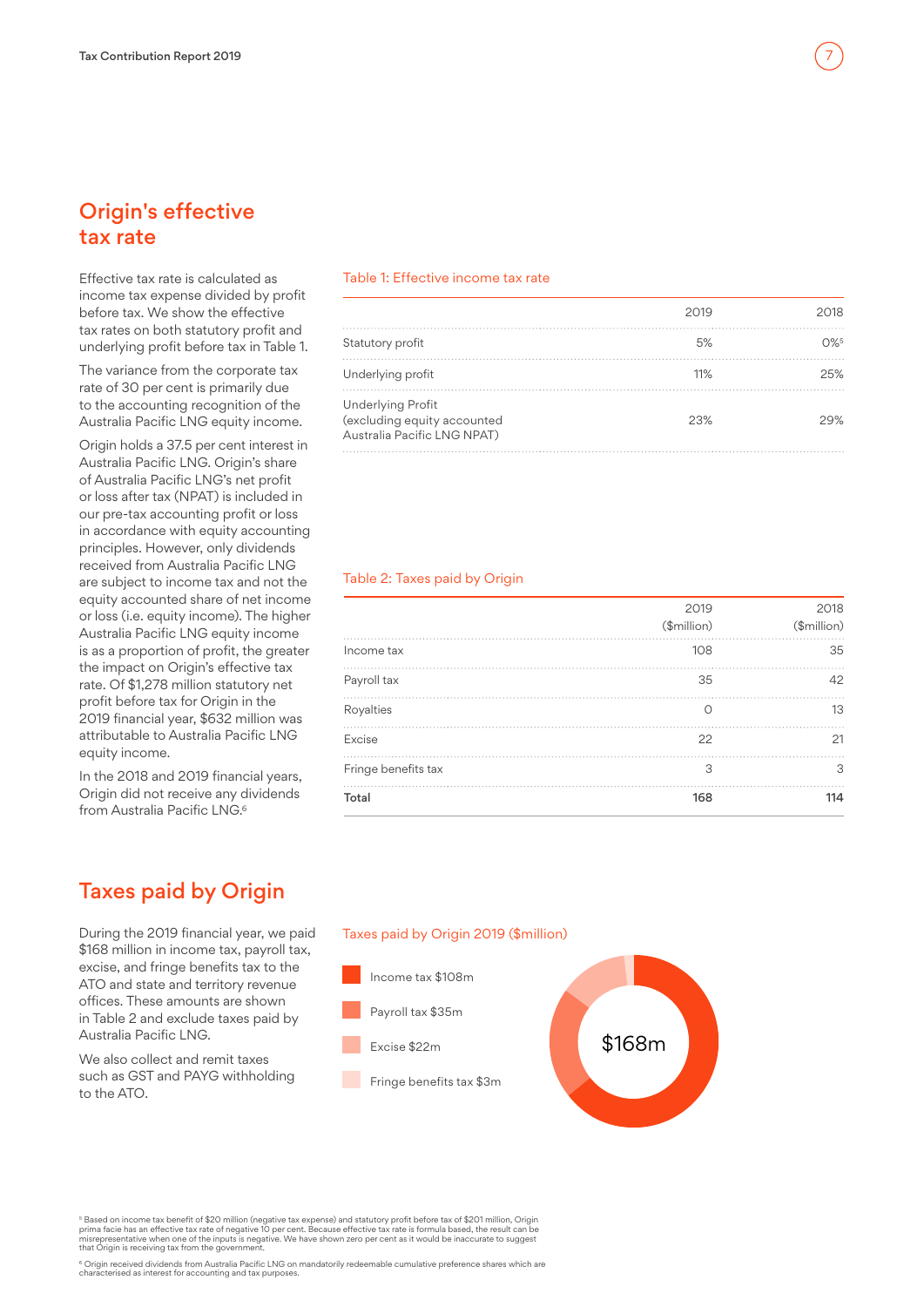## Reconciliation of accounting profit to income tax expense and income tax payable

Our *2019 Annual Report* details the reconciliation of accounting profit before tax to income tax expense and income tax payable. A summary table is provided below and is based on Note E to our audited financial statements for 2019.

#### Table 3: Reconciliation of accounting profit to income tax expense and income tax payable

|                                                                                        | 2019<br>(\$million) | 2018<br>(\$million) |
|----------------------------------------------------------------------------------------|---------------------|---------------------|
| Accounting profit before income tax                                                    | 1,278               | 201                 |
| Prima facie income tax expense on Australian tax rate of 30%                           | 383                 | 60                  |
| Adjust for tax exempt charity and difference between Australian and overseas tax rates | (1)                 | (19)                |
| Adjust for non-temporary differences                                                   |                     |                     |
| Share of results of equity accounted investees                                         | (188)               | (60)                |
| Capital loss recognition                                                               | (68)                |                     |
| Recognition of tax benefit for acquired out-of-the money financial instruments         | (29)                |                     |
| Lattice Disposal                                                                       |                     | 55                  |
| Acumen Disposal                                                                        |                     | (72)                |
| Other                                                                                  | (12)                | 15                  |
| (Over)/under provided in prior years                                                   | (21)                |                     |
| Total income tax (benefit)/expense                                                     | 64                  | (20)                |
| Adjust for temporary differences                                                       |                     |                     |
| Exploration and evaluation assets                                                      | 69                  | 136                 |
| Provisions                                                                             | 56                  | 44                  |
| Financial instruments at fair value                                                    | (26)                | 10                  |
| Other                                                                                  | (4)                 | 5                   |
| Reversal of temporary differences relating to entity disposals                         |                     | (66)                |
| Temporary and non-temporary differences relating to prior years                        | 49                  | 23                  |
| Other items                                                                            |                     | (7)                 |
| Estimate of current year tax payable as at 30 June                                     | 208                 | 125                 |
| Changes to temporary and non-temporary differences per lodged income tax return        | (12)                | (48)                |
| Current year tax payable                                                               | 196                 | 77                  |